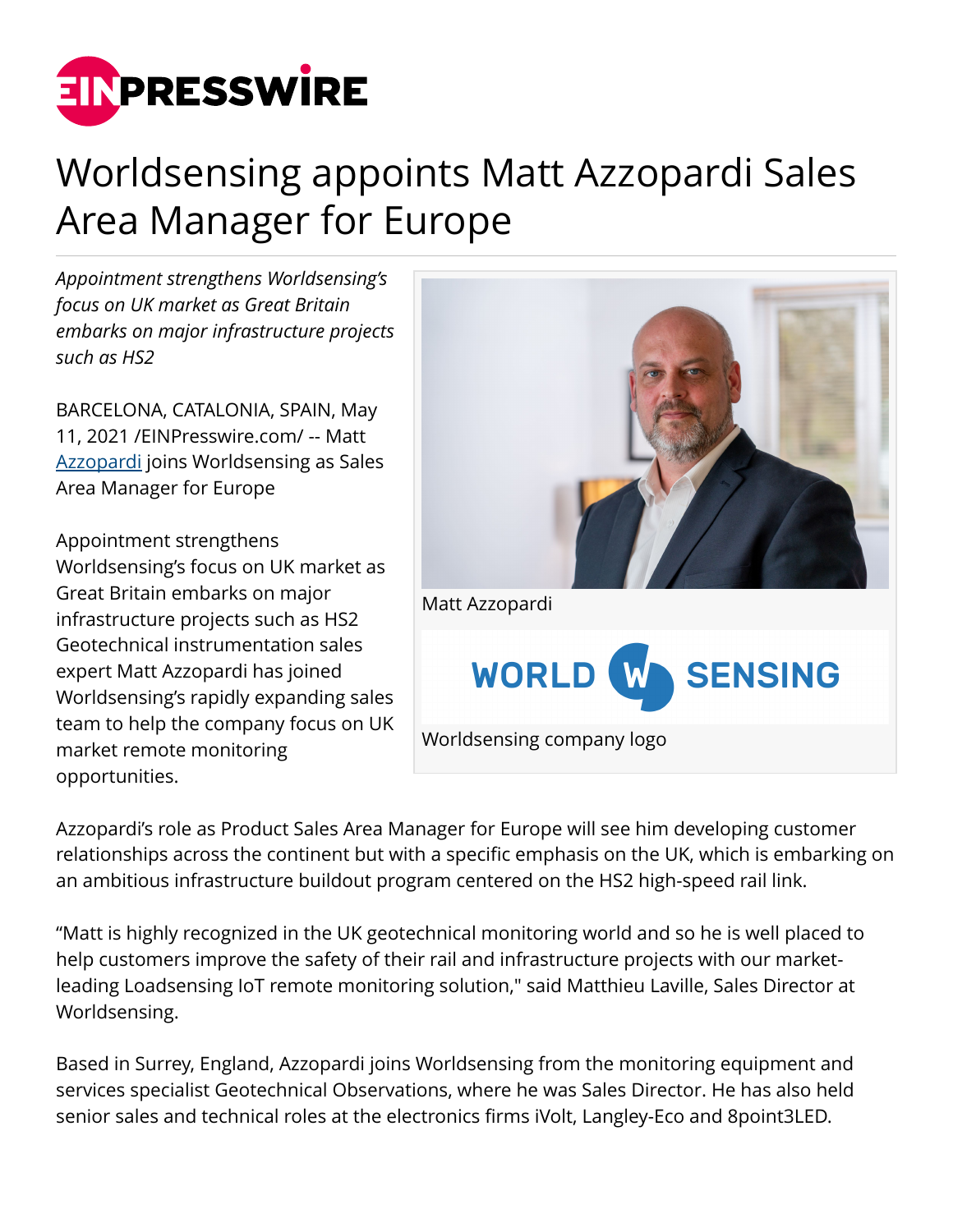"As a former Worldsensing customer myself, I've been impressed with the company's deep commitment to first-class service," he said. "Putting the customer first is at the heart of my work ethos and so I feel right at home here with the Worldsensing team."

Azzopardi's appointment comes amid [growing demand](https://www.worldsensing.com/news/coronavirus-one-year-on-how-our-business-has-weathered-the-pandemic/) for Worldsensing's Loadsensing IoT remote monitoring solution, which helps geotechnical teams monitor the safety of critical infrastructures easily and cost-effectively.

"With the constraints brought by Covid, coupled with the business goals to improve safety and productivity levels, remote IoT-based monitoring plays a crucially important role for engineering teams in addressing the challenges of managing safety at hostile working environments and locations such as rail tracks," said Worldsensing's Chief Operating Officer, Steve Cahill. "Engineering teams all around the world use our Loadsensing range of products and services for decision support to keep the workplace safer and achieve their business goals."

Underscoring the growing importance of IoT-based, wireless monitoring, in December Worldsensing was awarded €10 million (USD\$12 million) in European Investment Bank financing to support further product research and development.

At the same time, Worldsensing has been investing heavily in its global salesforce. In March, Worldsensing augmented its North American commercial team with the addition of seasoned geoscience engineer Tamara Maxwell as a Technical Sales Specialist.

Other recent hires include Cameron Clark, Sales Area Manager for Canada, last November, and Yvan Bonnin, Sales Area Manager of Africa, plus Kelsey Kidd, North American Sales Manager, in September and Leonardo Vidigal, Technical Sales Specialist, in August.

## About Loadsensing by Worldsensing

Loadsensing is the leading industrial monitoring solution by IoT pioneer Worldsensing. Loadsensing enables near real-time data acquisition of geotechnical, geospatial and structural sensors as well as remote device, data and network management.

Engineers and experts tasked with industrial asset monitoring can now capture sensor data through Loadsensing edge devices and send information to the cloud for 24/7 connectivity management. With over 1,000 network deployments connecting over 170,000 sensors around the globe, Loadsensing is rapidly becoming the new standard within industries such as mining, construction, and rail.

## About Worldsensing

Worldsensing is a global IoT pioneer. Founded in 2008, the industrial monitoring expert works with over 270 engineering partners in more than 60 countries to deploy critical infrastructure monitoring solutions in mining, construction, rail and structural health.